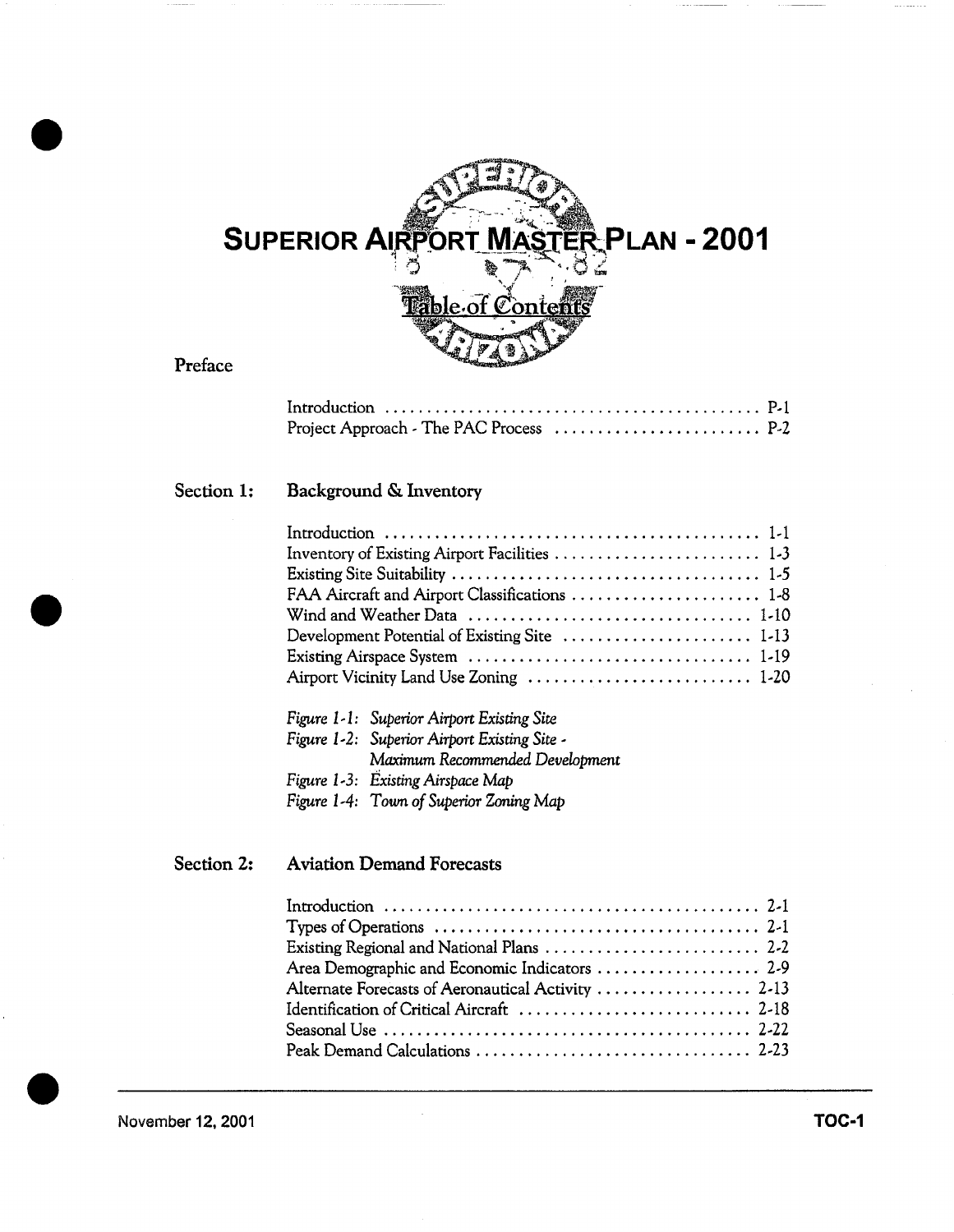|--|--|--|--|--|

- *Figure 2-I: Superior Airport. Aircraft Distribution Map*
- *Figure 2.2: Based Aircraft Migration Airport at Present Superior Site*
- *Figure 2-3: Based Aircraft Migration Airport Near Florence Junction*
- *Figure 2-4: Superior Airport. Forecasts of Aviation Activity Comparison of Forecasts*

# Section 3: Facility Requirements

| Instrument Approaches and Navigational Aids  3-2         |
|----------------------------------------------------------|
|                                                          |
|                                                          |
|                                                          |
|                                                          |
| Terminal Building Requirements and Recommendations  3-9  |
| Automobile Parking and Access Requirements  3-11         |
|                                                          |
|                                                          |
|                                                          |
|                                                          |
| Utilities: Electricity, Telephone, Sewer and Water  3-16 |
| General Development Phasing Plan Summary  3-17           |
| Approximate Comparison of Development Costs  3-22        |
|                                                          |

*Figure 3- I: Superior Airport* Development Concept *Comparison* 

*Airport Design Criteria for Superior Airport .................. FAA- 1* 

**Airport Planning Guidelines** *(from ADOT Transportation Board* Po//c/es) ............... ADOT-1

# Section 4: **Site Selection and Alternatives**

| 15 Initial Candidate Development Sites |  |
|----------------------------------------|--|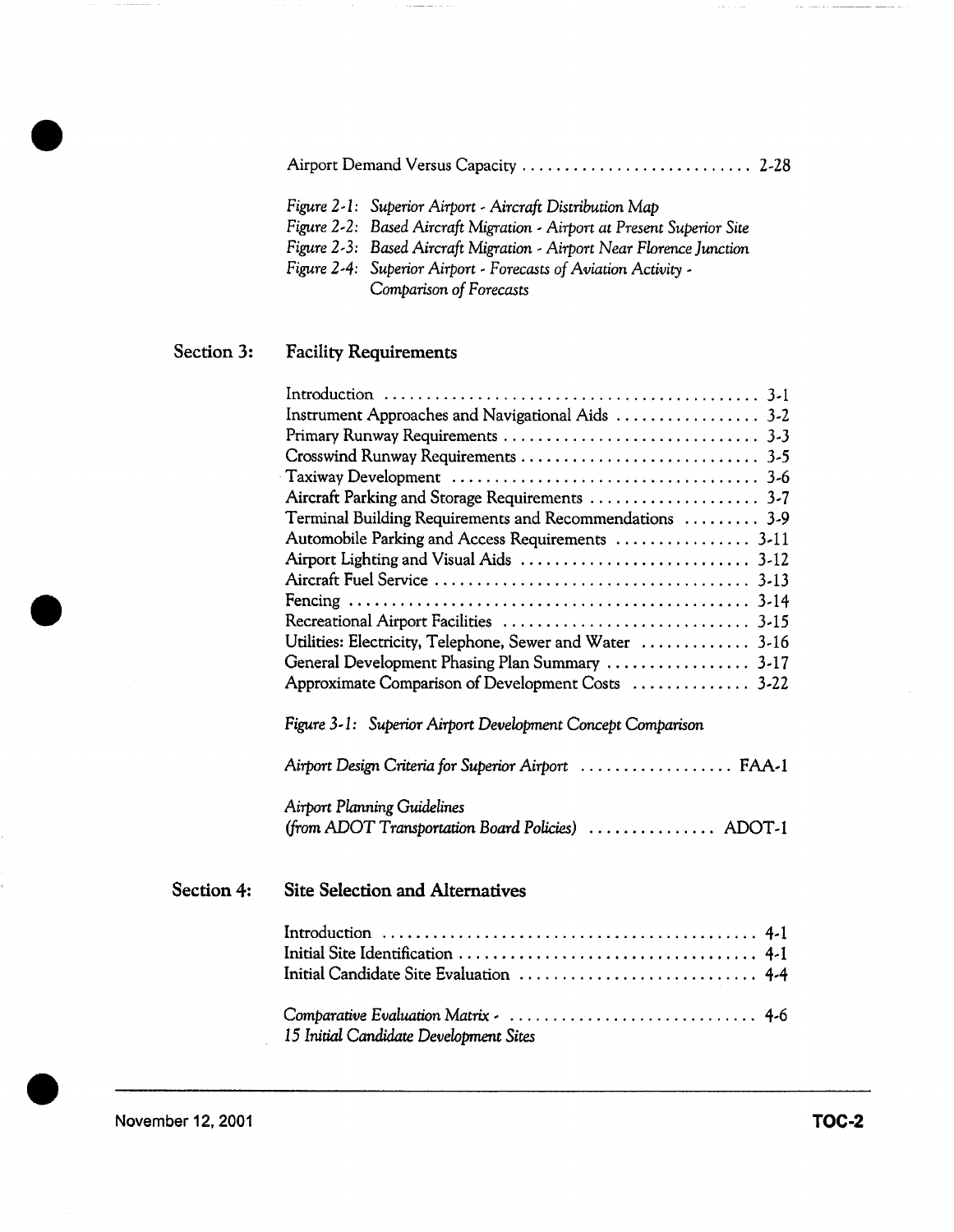| Second Tier Candidate Site Evaluation  4-8 |  |
|--------------------------------------------|--|
|                                            |  |
|                                            |  |

| Comparative Evaluation Matrix -  4-17     |  |
|-------------------------------------------|--|
| 4 Second Tier Candidate Development Sites |  |

*Figure 4-I: Initial Site Location Map Figure 4-2: Site # I Figure 4-3: Site #2 Figure 4-4: Site # 10 Figure 4-5: Site # I I* 

# Section 5: Environmental Factors

| Impacts Upon Public Recreation Areas &                    |
|-----------------------------------------------------------|
|                                                           |
|                                                           |
|                                                           |
|                                                           |
|                                                           |
| Coastal Zone Management Programs & Coastal Barriers  5-17 |
|                                                           |
|                                                           |
|                                                           |
|                                                           |
|                                                           |
|                                                           |
|                                                           |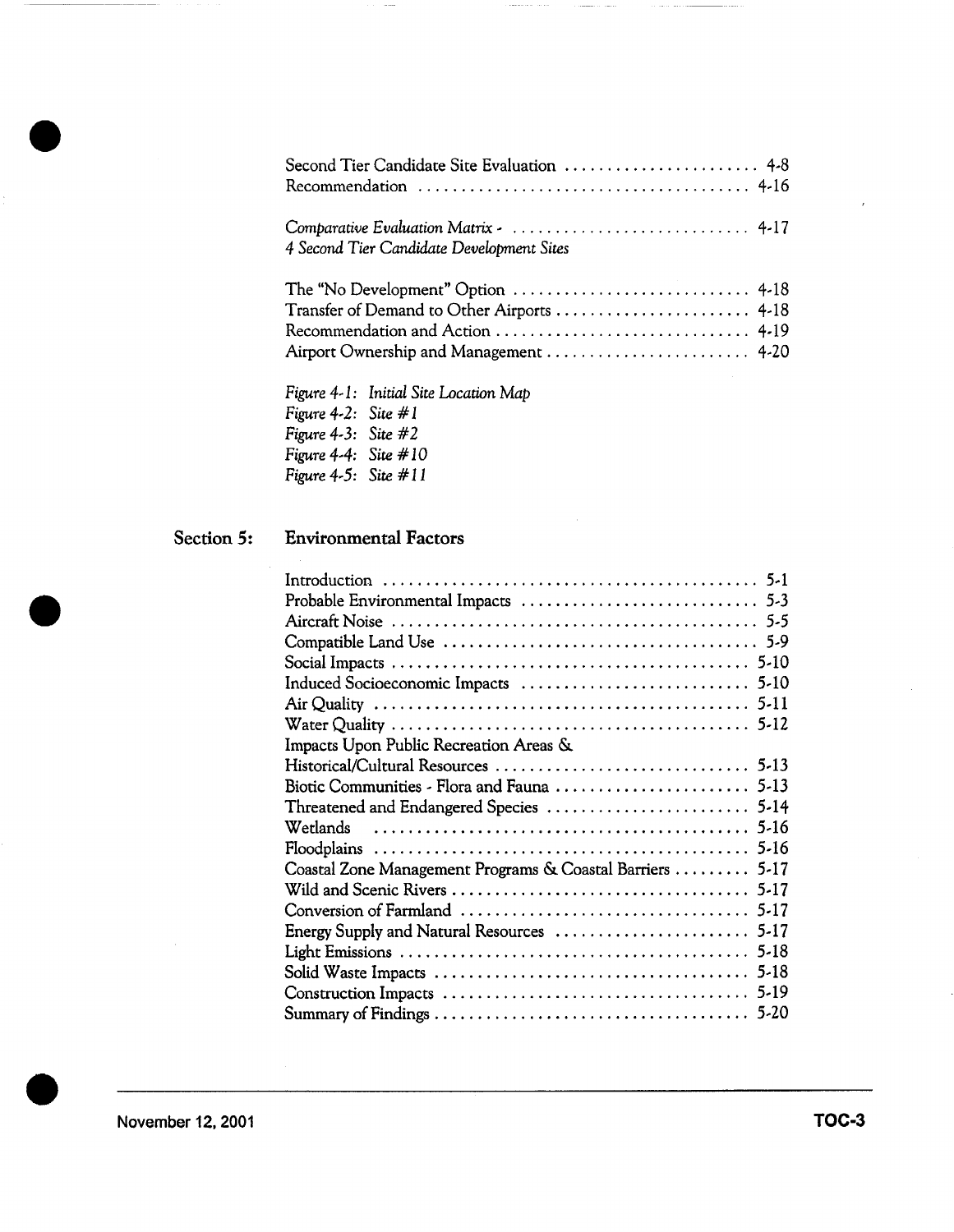*Figure 5-1: Noise Analysis / Superior Airport Planning Year 2025* 

| Exhibit A: Letter dated 2/28/2001                                      |
|------------------------------------------------------------------------|
| Department of the Army, L.A. District Corps of Engineers               |
| Exhibit B: Letter dated 3/7/2001                                       |
| Arizona Department of Agriculture                                      |
| Exhibit C: Letter dated 3/9/2001                                       |
| U.S. Department of Agriculture, Natural Resources Conservation Service |
| Exhibit D: Letter dated 3/21/2001                                      |
| Arizona Department of Environmental Quality (w/Attachments)            |
| Exhibit E: Letter dated 4/16/2001                                      |
| Arizona State Land Department (w/Attachment & Response)                |
| Exhibit F: Letter dated 4/25/2001                                      |
| Arizona Game and Fish Department (w/Attachment)                        |
| Exhibit G: Letter dated 5/3/2001                                       |
| The Arizona Renaissance Festival                                       |
| Exhibit H: Letter dated 5/4/2001                                       |
| U.S. Fish and Wildlife Service (w/Attachments)                         |
| Exhibit I: Letter dated 5/16/2001                                      |
| Arizona Division of Emergency Management                               |

#### Section 6: Airport Layout Plan

*Airport Layout Plan set* 

#### Section 7: **Financial Plan**

| Financial Program $\ldots \ldots \ldots \ldots \ldots \ldots \ldots \ldots \ldots \ldots \ldots \ldots \ldots$ 7-10 |  |
|---------------------------------------------------------------------------------------------------------------------|--|

### Appendix 1: **Meetings**

| Meeting Notes: PAC Meeting #2, October 24, 2000 PAC 2-1                  |  |
|--------------------------------------------------------------------------|--|
| Meeting Notes: PAC Meeting $#3$ , November 21, 2000 $\ldots$ PAC 3-1     |  |
| Meeting Notes: PAC Meeting $#4$ , January 16, 2001 $\dots \dots$ PAC 4-1 |  |
| Meeting Notes: PAC Meeting #5, March 20, 2001 PAC 5-1                    |  |
| Meeting Notes: PAC Meeting #6, October 39, 2001 PAC 6-1                  |  |